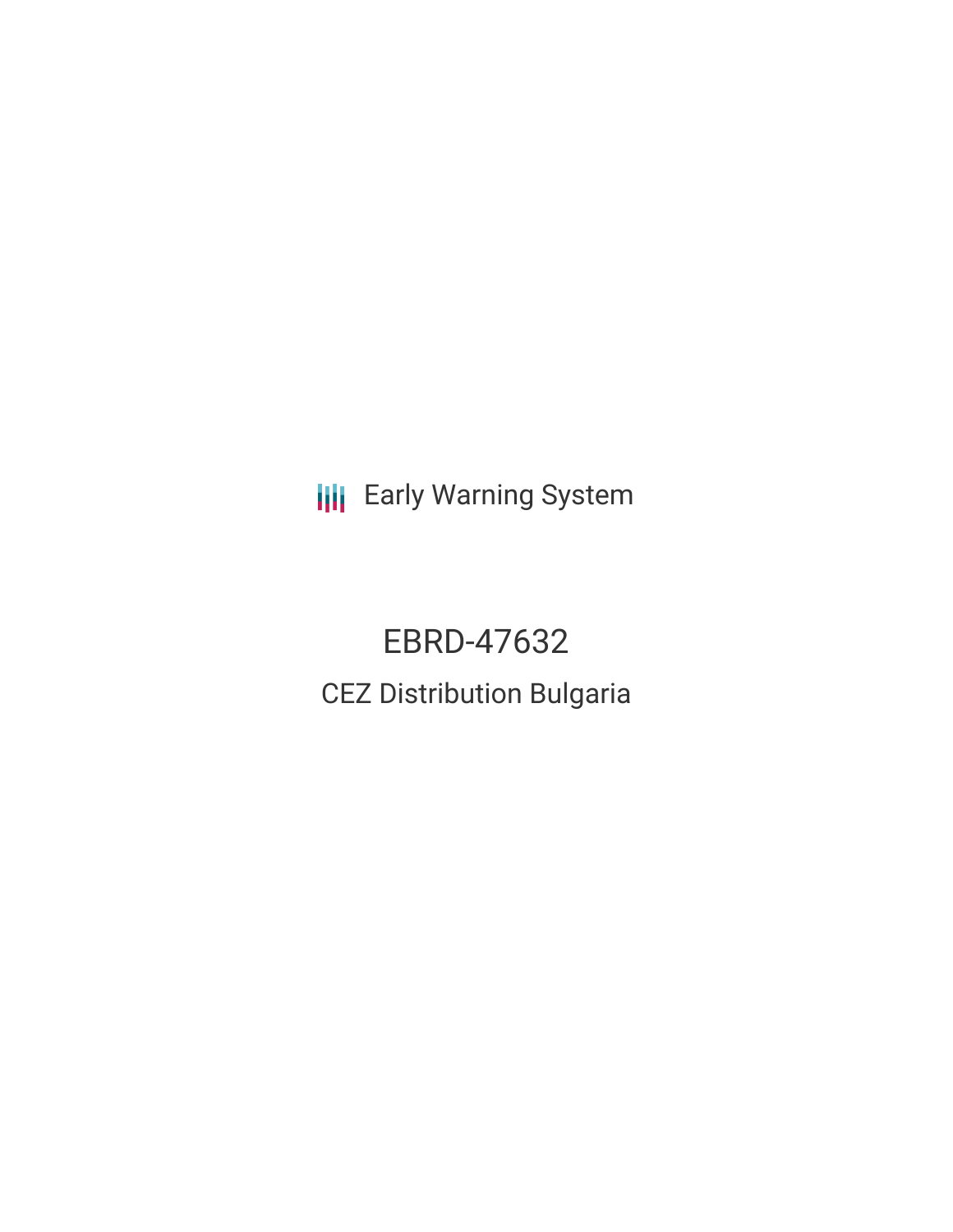

# **Quick Facts**

| <b>Countries</b>               | <b>Bulgaria</b>                                         |
|--------------------------------|---------------------------------------------------------|
| <b>Financial Institutions</b>  | European Bank for Reconstruction and Development (EBRD) |
| <b>Status</b>                  | Approved                                                |
| <b>Bank Risk Rating</b>        | B                                                       |
| <b>Voting Date</b>             | 2016-10-19                                              |
| <b>Borrower</b>                | CEZ Razpredelenie Bulgaria AD                           |
| <b>Sectors</b>                 | Construction, Energy, Infrastructure                    |
| <b>Investment Type(s)</b>      | Loan                                                    |
| <b>Investment Amount (USD)</b> | $$127.14$ million                                       |
| <b>Project Cost (USD)</b>      | \$127.04 million                                        |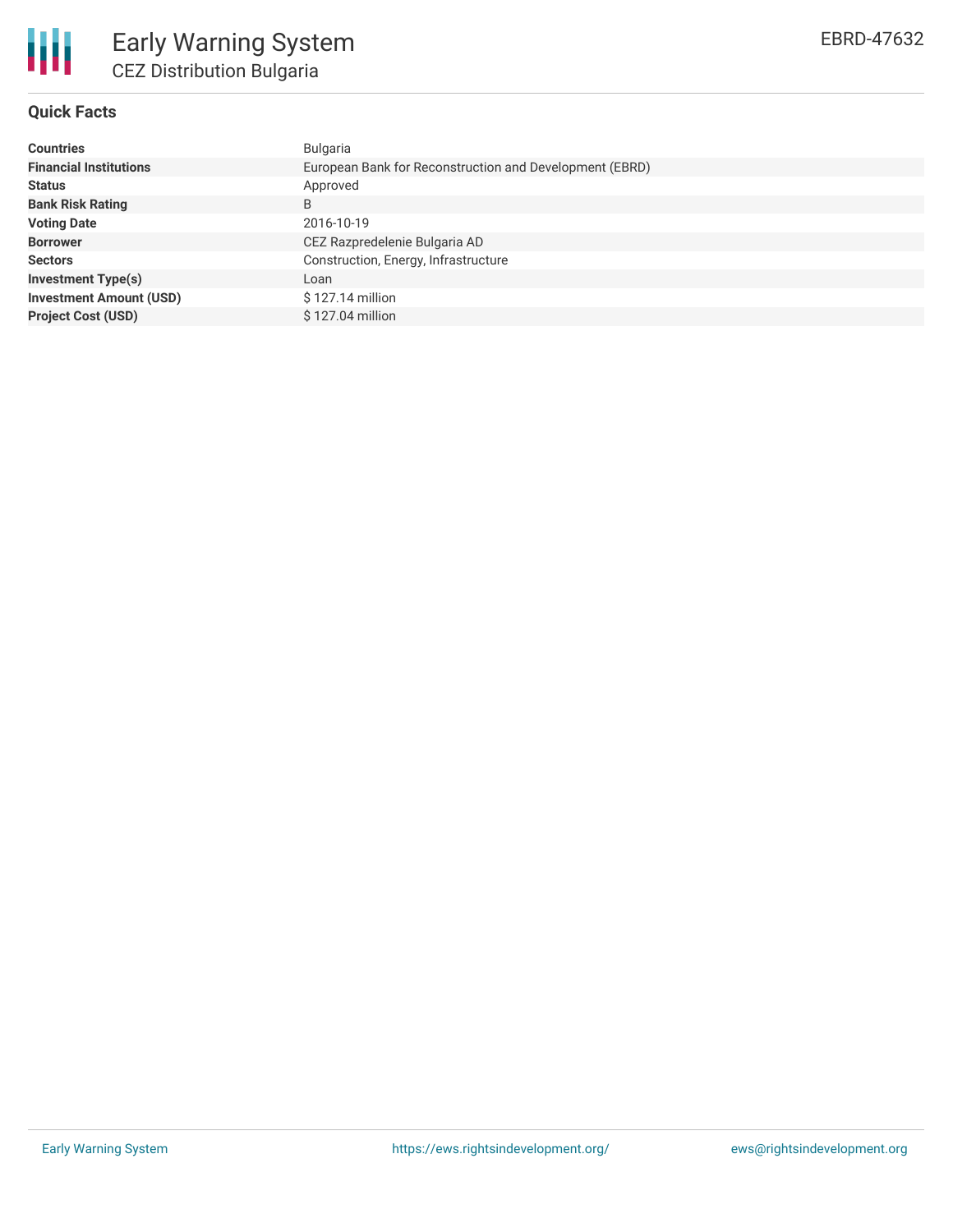

# **Project Description**

This project funds CEZ Razpredelenie Bulgaria AD, an electricity distribution company incorporated in Bulgaria and operating in the western region of Bulgaria.

This project will finance the company's capital investment programme in the distribution network for the period 2016-2017 including the acquisition of energy infrastructure, equipment and reconstruction and building of new infrastructure. The investment is expected to reduce the company's grid losses and improve the quality of distribution services.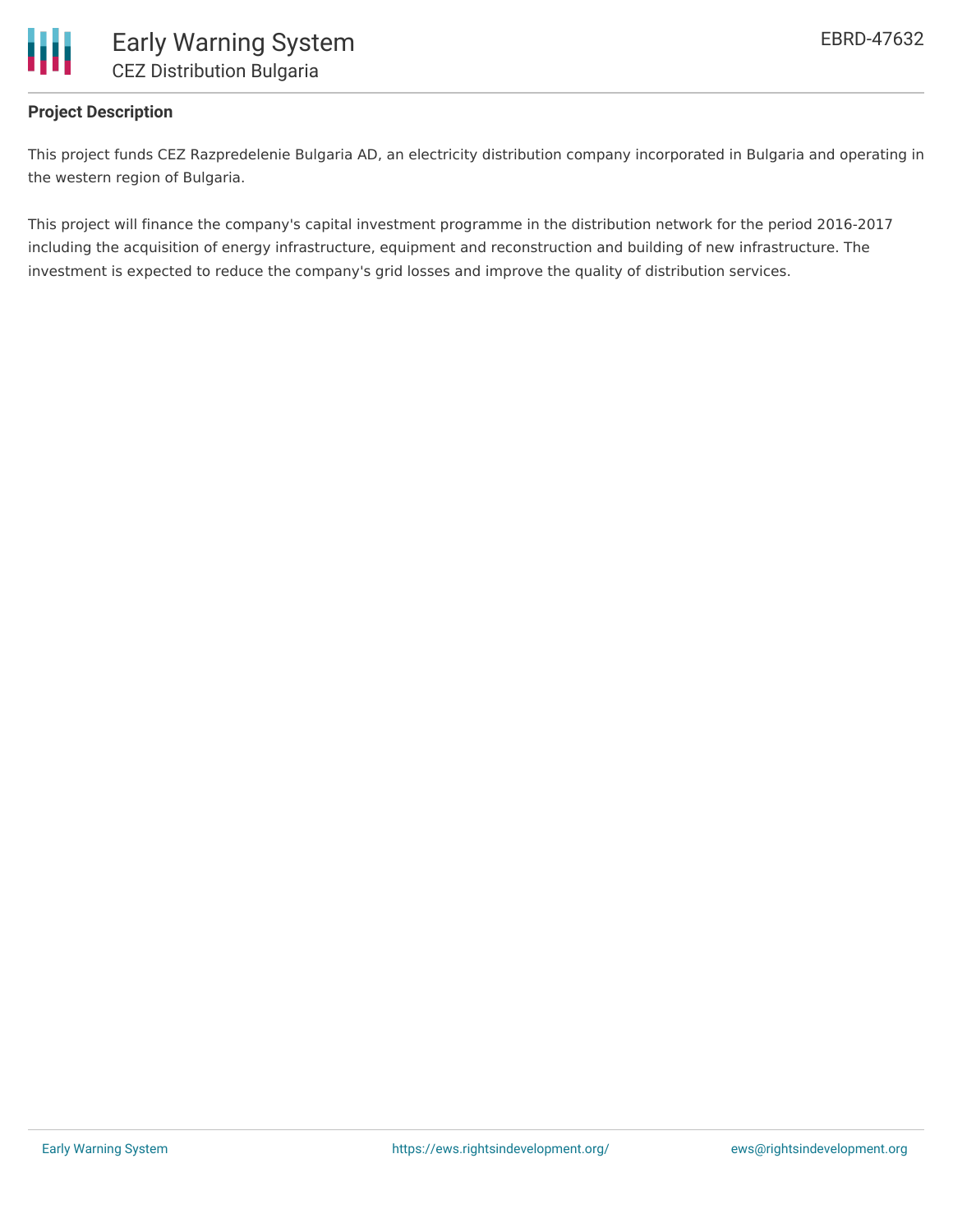

### **Investment Description**

European Bank for Reconstruction and Development (EBRD)

CEZ Razpredelenie AD is a joint stock company incorporated in Bulgaria and responsible for the distribution of electricity in the country's western region. CEZ Razpredelenie is 67 per cent owned by CEZ Group and 33 per cent by other minority shareholders- legal entities and individuals. CEZ Group is an integrated electricity utility headquartered in Czech Republic and operating in central, south-eastern Europe and Turkey.